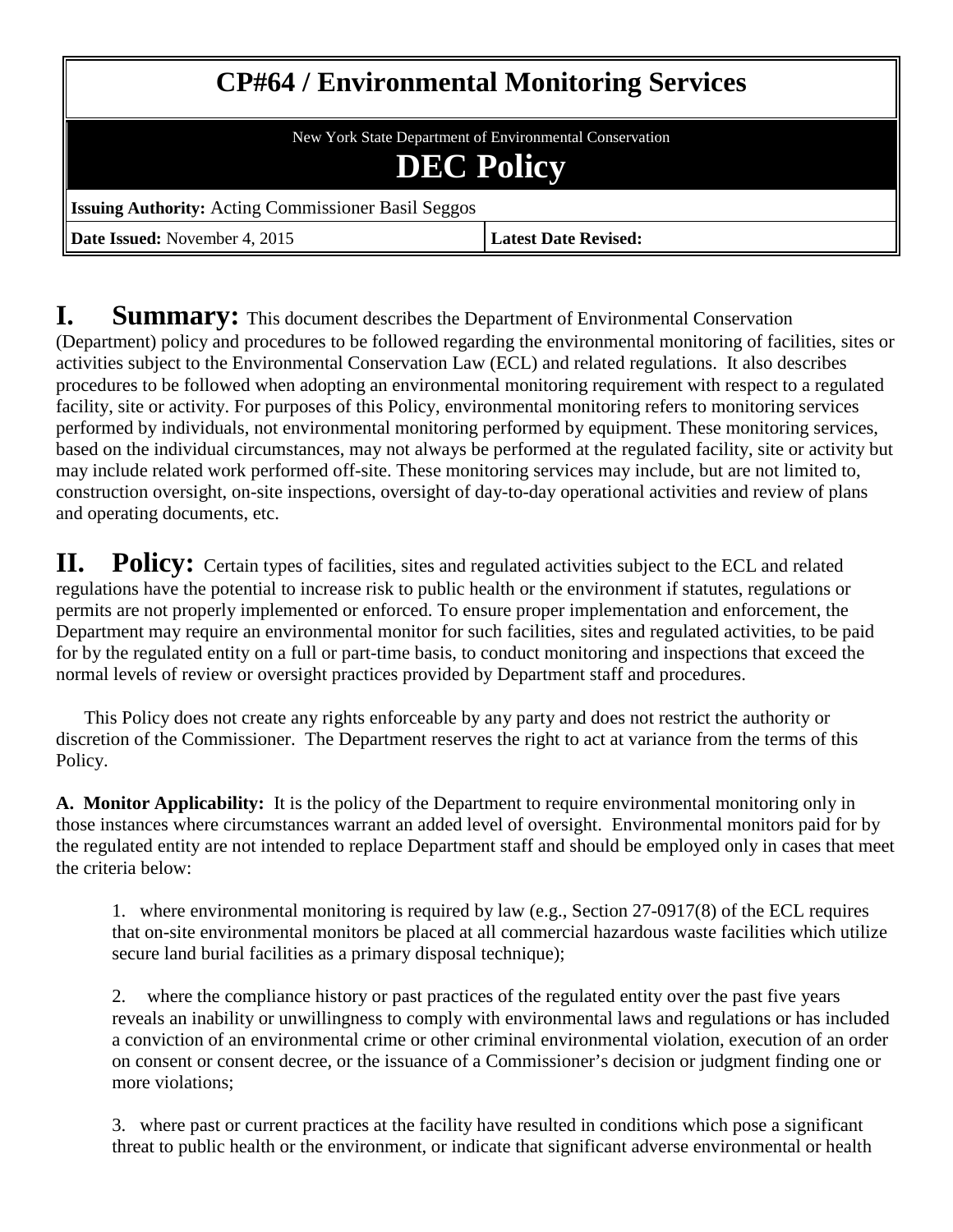impacts may be likely to occur; or

4. where the Department determines the regulated facility, site or regulated activity needs additional oversight due to exceptional circumstances relating to its size, throughput, material handled or location (such as proximity to human use or habitation, to drinking water supplies, to critical or sole source aquifers, to endangered species, to other sensitive receptors or to environmental justice areas) or relating to the nature of its operations.

**B. Monitor Types:** Environmental monitoring services, paid for by the regulated entity, are to be provided in one of the following three methods with preference in descending order:

TYPE I by appropriately qualified Department employees who operate under Department supervision and oversight;

TYPE II by appropriately qualified individuals who are employed by another governmental agency or quasi-governmental entity approved by the Department, and who operate under Department supervision and oversight pursuant to a written agreement with the Department, and whose services are arranged for by the Department but who are funded directly by the regulated entity; or

TYPE III by appropriately qualified individuals or firms whose services are directly contracted by the Department and who operate under Department supervision and oversight. Any such individual or firm will owe to the Department the duties of maintaining exclusive confidentiality and avoiding conflicts of interest to the Department. All work product produced by such individual or firm as part of the environmental monitoring services will be considered property of the Department. The individual or firm must be available to support any related administrative, civil, criminal, or other legal action taken by the Department.

The determination of the manner in which environmental monitoring services will be provided and the need for short-term or long-term environmental monitoring will be made by the Department in its sole discretion. In the case of commercial hazardous waste facilities requiring environmental monitoring in accordance with the requirements of Section 27-0917 of the ECL, however, environmental monitoring will only be provided by Monitor Type I, (i.e., a Department employee or employees).

**C. Monitor Legal Instruments:** All future environmental monitoring services on or after the effective date of this policy will be required to be provided through the terms of an environmental permit, order on consent, Commissioner's order after hearing, judicial order or brownfield cleanup agreement (BCA) (together, permits, orders or BCAs). Use of a memorandum of understanding (MOU), memorandum of agreement (MOA), or cooperative agreement must be approved by the General Counsel and only used if the preferred means are not available. Any environmental monitoring service agreements provided through an MOU, MOA, cooperative agreement, or any other mechanism besides a permit, order or BCA, that are in existence as of the date of this policy, will be continued by the Department in full force and effect for the length of their current terms only. The Department reserves the right to modify any existing environmental monitoring services agreement.

The environmental monitoring language contained in all future permits, orders or BCAs must conform to the language in Appendices A or B of this Policy, based on monitor type, except where variation has been approved in advance by the General Counsel. The permits, orders or BCAs will be prepared jointly by the applicable program division, the Division of Management and Budget Services (MBS) and the Office of the General Counsel (OGC). The permits, orders or BCAs shall state that any work product produced by the individual or firm as part of the environmental monitoring services are the property of the Department, and that any individuals or firms retained for monitoring services owe to the Department the duties of maintaining confidentiality and avoiding conflicts of interest to the Department.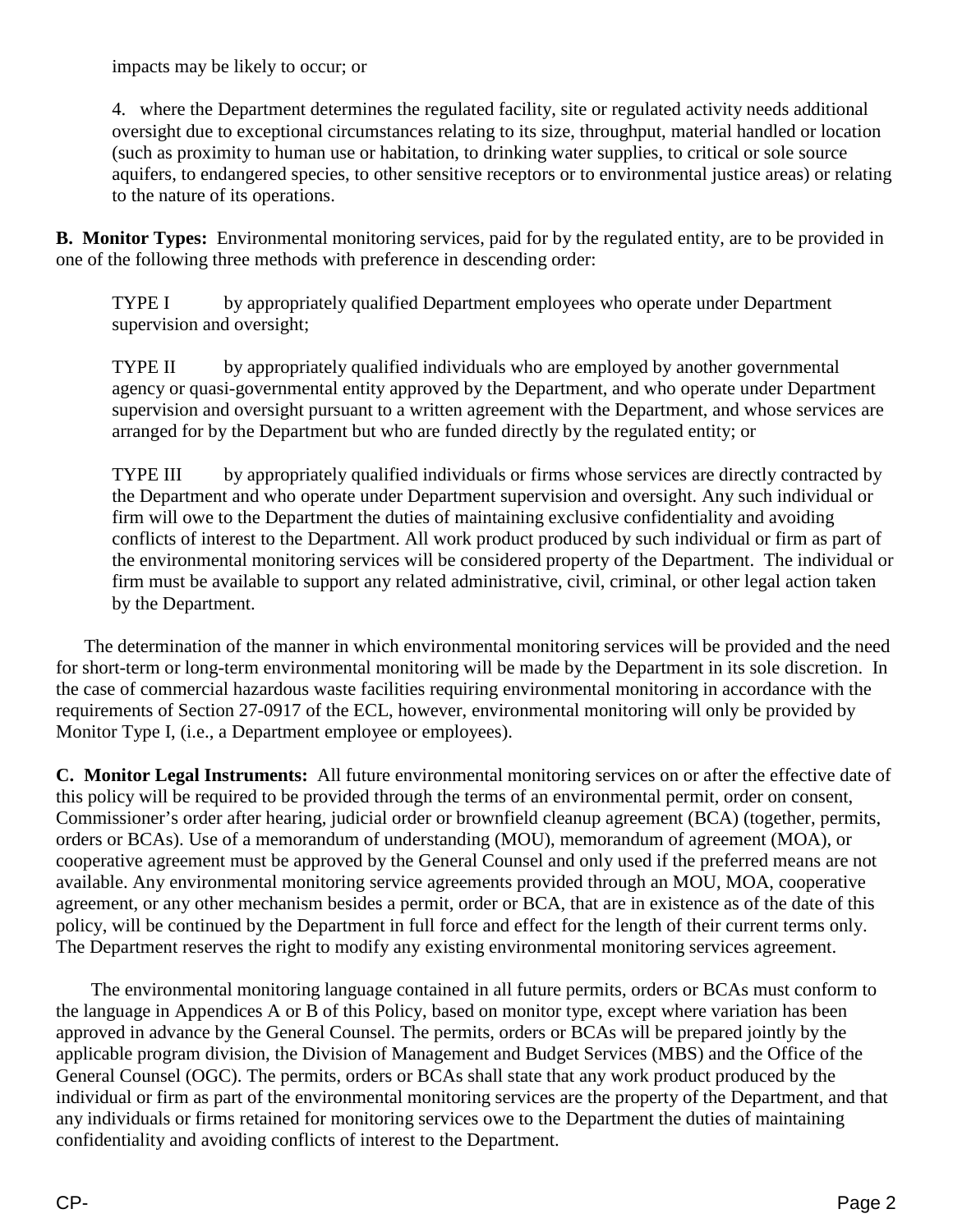**III. Purpose and Background:** The use of environmental monitors began in the mid-1980s, when it was determined that some regulated entities required monitoring by the Department at levels that exceeded normal review and oversight practices. Conditions and/or past practices at the sites and facilities operated by these entities led the Department to determine that these entities required additional oversight to ensure the protection of public health and the environment.

Authority to require environmental monitoring is based on ECL Article 3, Sections 27-0917 and 27-0920, and ECL Section 3-0301, which sets forth the overall responsibility of the Department to carry out the environmental policy of the State to conserve, improve and protect its natural resources and environment and control water, land and air pollution, in order to enhance the health, safety and welfare of the people of the State and their overall economic and social well-being. The Department's enforcement authority is found in ECL Article 71, and the Department's powers to enter property and perform inspections are found in ECL Sections  $3-0301(1)(t)$  and  $3-0301(2)(g)$  and various other sections in the ECL.

Section 27-0917 of the ECL, enacted in 1982 and subsequently amended, provides for environmental monitoring at hazardous waste facilities where the Commissioner determines that adequate protection of the public requires such monitoring. In addition, in 1986, Section 27-0917 was amended to require that on-site environmental monitors be placed at all commercial hazardous waste facilities which utilize secure land burial facilities as a primary disposal technique.

As a result, requirements were put in place through the terms of an environmental permit, an order on consent, a memorandum of understanding, or some similar legally binding document, whereby certain regulated entities would pay for environmental monitoring services so that the regulated entity's site, operations and activities would be provided enhanced monitoring by the Department.

In order to ensure clarity, establish uniformity and provide notice to the regulated community, the Department established a formal policy covering on-site environmental monitoring practices and procedures. Organization and Delegation Memorandum #82-09, adopted in 1982, outlined the Department's on-site environmental policy. This Organization and Delegation Memorandum was updated and superseded several times by Organization and Delegation Memoranda #85-19 adopted in 1985, #88-38 adopted in 1988 and #89-31 adopted in 1989. The policy was last revised in 1992 by the issuance of Organization and Delegation Memorandum #92-10. Although the 1992 policy name implied the monitor would be physically on-site performing monitoring activities, there are a number of activities (e.g., document reviews) that may appropriately be performed off-site in Department offices or other appropriate locations.

This Policy replaces and supersedes all previous policies and memoranda regarding environmental monitors.

## **IV. Responsibility:**

**A. Program Division and Region Responsibility:** The division and region jointly responsible for a program are responsible for the following:

- 1. determination of the need for and level of (e.g., full time, part-time, etc.) monitoring required;
- 2. determination of the appropriate monitor type;
- 3. obtaining concurrence between the appropriate Regional Director and Division Director;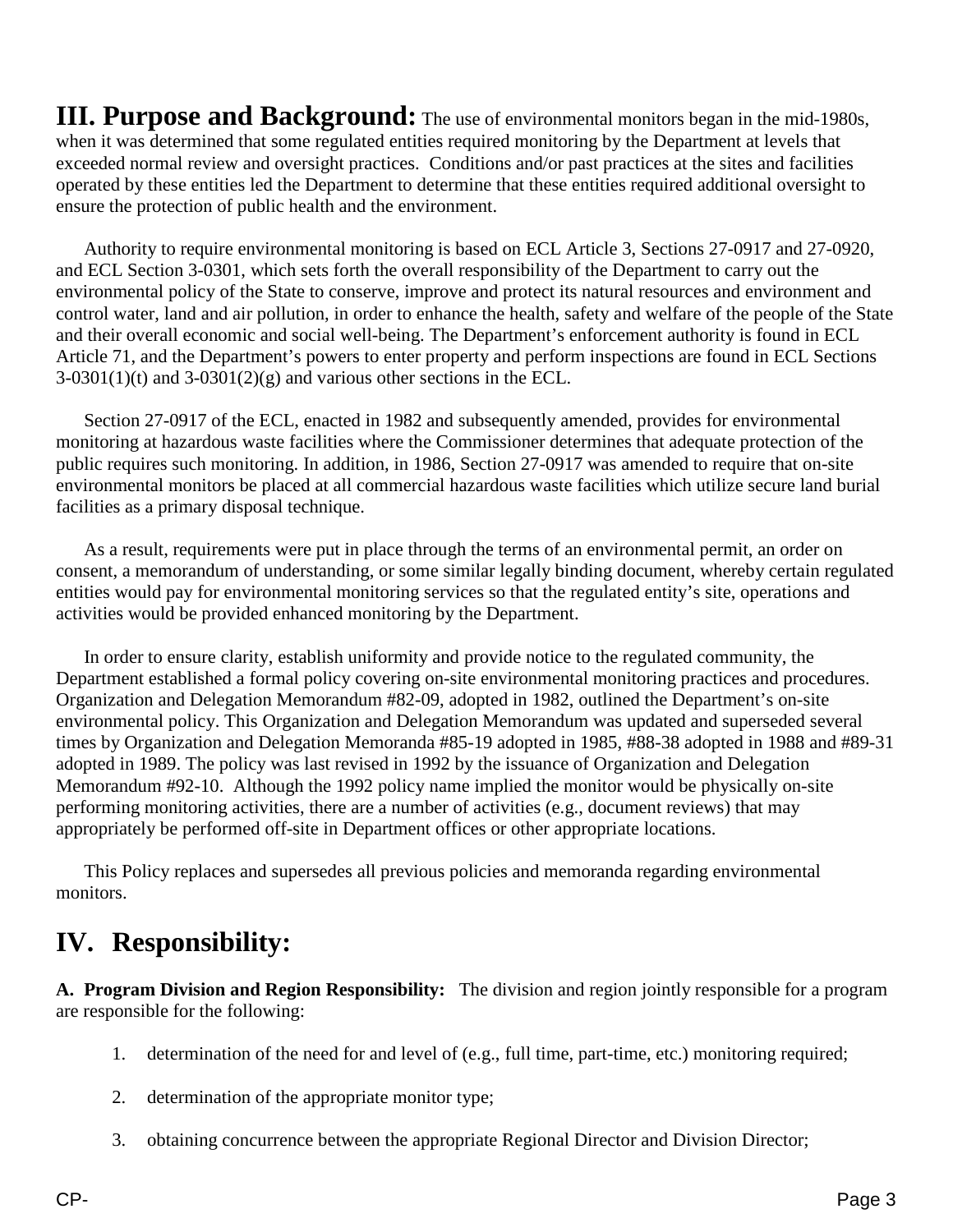4. verifying with MBS funding and mechanism availability;

5. notifying the regulated entity of the Department's intention to require funding of environmental monitoring services;

6. establishing the scope of environmental monitoring services to be required at the facility/site through permit conditions or consent order requirements, through discussion with the regulated entity;

7. preparing the appropriate legal instrument in coordination with OGC;

8. preparing an annual facility/site monitoring work plan;

9. assisting MBS in preparing the annual budgets and bills based on the annual facility/site monitoring work plan;

10. ensuring that the environmental monitoring services described in the annual facility/site work plan are duly provided;

11. ensuring that environmental monitors are technically qualified, meet the minimum qualifications of the monitor equivalent job title and salary grade, attend appropriate health and safety training (including complying with all of the security measures and health and safety procedures required by the site owner/operator), and are provided the resources necessary to perform the environmental monitoring services;

12. ensuring that the environmental monitors are adequately supervised and assignments rotated where appropriate and practical;

13. ensuring that expenses associated with performing the work in the annual facility/site work plan do not exceed the established budget, or the funding limitations (e.g., revenue received, amount specified in the legal instrument);

14. assisting OGC with the collection of any revenue due (e.g., annual bills, regulatory fees, special assessment tax) and any enforcement associated with the regulated entity; and

15. determining when environmental monitoring services may be reduced or are no longer necessary, and obtaining concurrence between the appropriate Regional Director and Division Director of any reduction in environmental monitoring services whether initiated by the Department or in response to a request from the regulated entity.

**B. MBS Responsibility:** MBS is responsible for ensuring financial requirements are addressed. Tasks include the following:

1. ensuring appropriation authority is available;

2. providing guidance on the preferred monitoring method (e.g., transfer or hire staff, appropriate procurement method, governmental or quasi-governmental agency agreements);

3. facilitating the work planning process, preparing budget and annual bills, and providing routine financial reports to program divisions including information on allocations, expenditures, and revenue received;

4. establishing appropriate accounts and cost centers;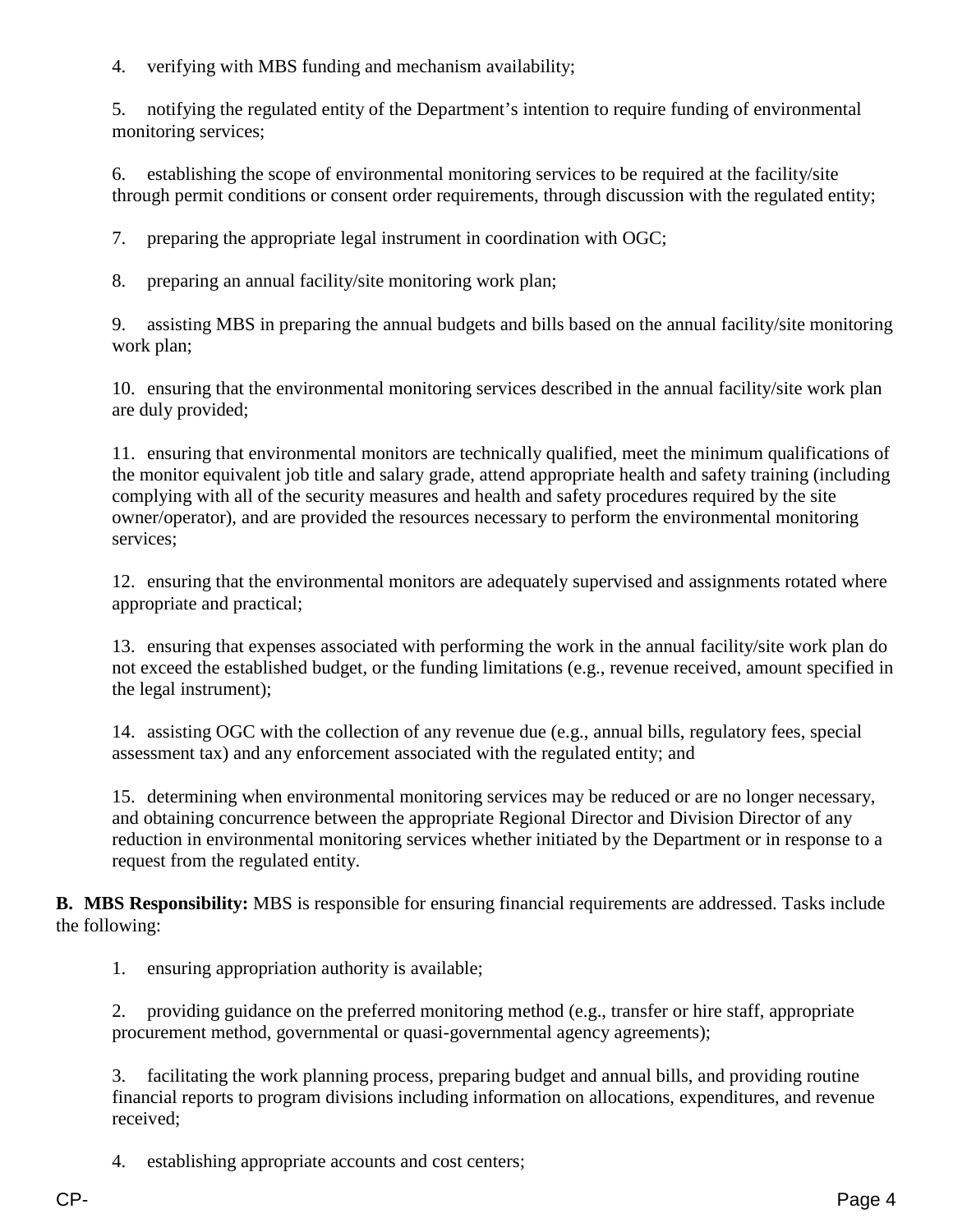5. receiving, accounting for, and appropriately applying the funds received from the regulated entities; and

6. assisting program divisions and OGC as appropriate in environmental monitor-related issues including: collection of revenue, enforcement actions, procuring contracts and forwarding information on all overdue accounts to OGC for enforcement action/collection.

**C. OGC Responsibility:** OGC is responsible for ensuring legal requirements are addressed. Tasks include the following:

1. preparing the appropriate legal instrument in coordination with program divisions and MBS;

2. ensuring environmental monitoring language contained in all future permits, orders or BCAs conforms to the language in Appendices A or B of this Policy, based on monitor type, except where variation has been approved in advance by the General Counsel;

3. making any confidentiality determinations in response to a request from the regulated entity;

4. coordinating the collection of any revenue due (e.g., annual bills, regulatory fees, special assessment tax) and any enforcement associated with the regulated entity; and

5. assisting program divisions in determining when environmental monitoring services may be reduced or are no longer necessary.

**D. Overall Policy Implementation:** The Assistant Commissioner for Administration is responsible for ensuring the environmental monitoring services policy is implemented in a coordinated and consistent manner across program divisions and regions.

## **V. Procedure:**

**A.** Division Director and Regional Director jointly determine the need for environmental monitoring services, scope of work and duration and type of monitoring preferred. Factors to consider in such determinations are specified in Section II.A. Where long-term environmental monitor services may be required, monitoring Type I (see Section II.B.) must be considered before monitoring Types II or III, in that order of preference.

**B.** MBS determines if appropriation authority and a monitoring method are available.

**C.** Program divisions and regions, in conjunction with OGC, prepare appropriate legal instruments or applicable permit conditions. This includes discussion with the regulated entity on the scope of environmental monitoring services to be required at the facility/site. In addition, if the proposed language of the legal instrument varies from that which is set forth in Appendix A for Monitor Types I and III or Appendix B for Monitor Type II of this Policy, MBS and the General Counsel must approve such proposed language.

**D.** Once the applicable permit, order or BCA is effective, the annual facility/site monitoring work plan, budget and bill will be prepared and sent to the regulated entity and the environmental monitoring services will be implemented in accordance with this Policy.

**E.** Program divisions and regions, in conjunction with OGC, annually review the continued need and scope of services for facilities/sites that include an environmental monitoring services requirement to determine if environmental monitoring services may be reduced or are no longer necessary and make a recommendation in a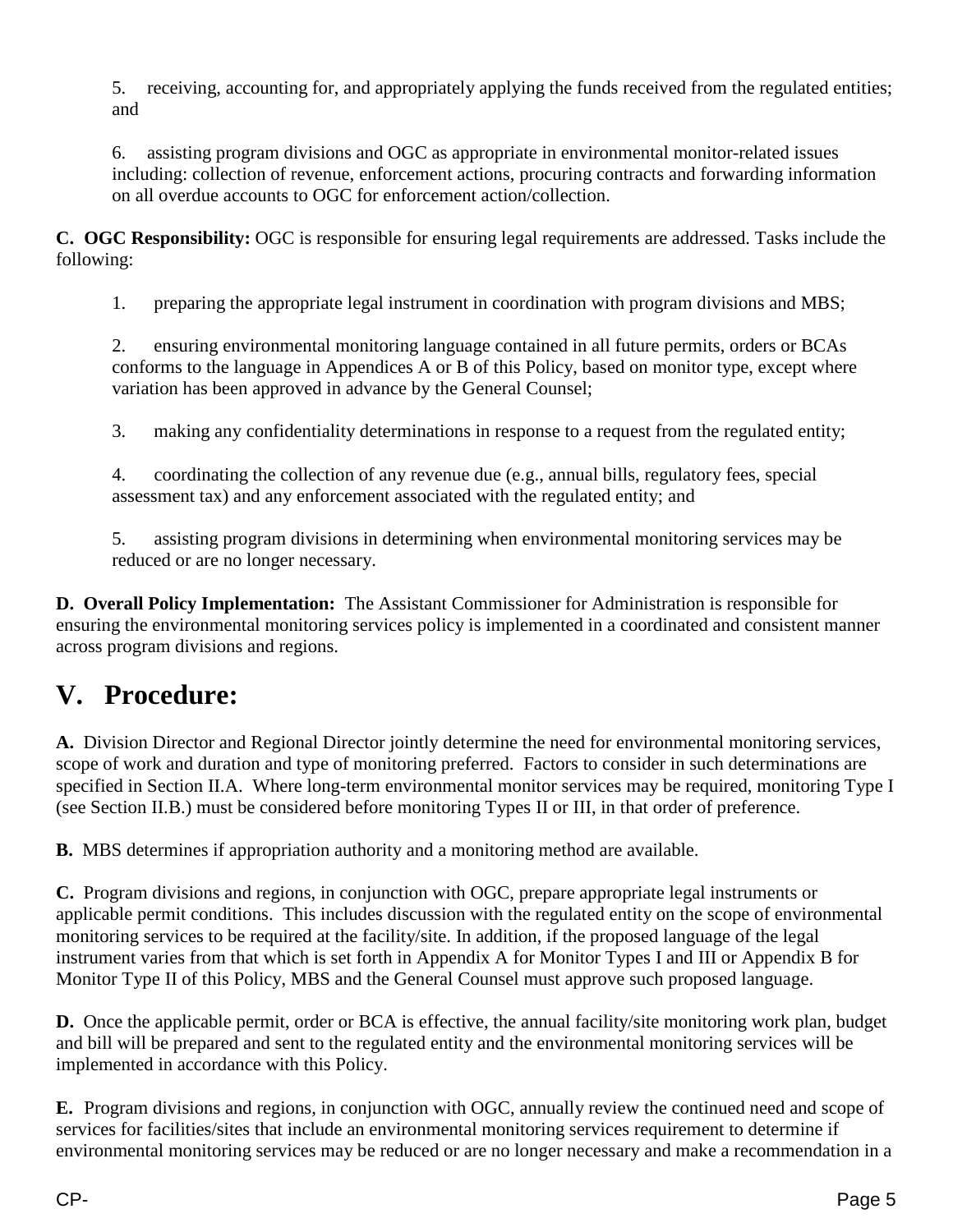report to the Division Director and Regional Director. Regulated entities may petition the Regional Director at any time for reconsideration of the scope of environmental monitoring services or the continued need entirely but will be acted upon by the Department on an annual basis. In consultation with OGC environmental monitoring services counsel, the Division Director and Regional Director will jointly determine the need for environmental monitoring services, scope of work and duration and type of monitoring preferred as specified in Section V. A. and subsequently the procedures specified in Section V. B- D will be followed.

**VI. Related References**: Environmental Conservation Law: Article 3, Section 3-0301; Sections 27-0917 and 27-0920; Section 3-0301; and Article 71.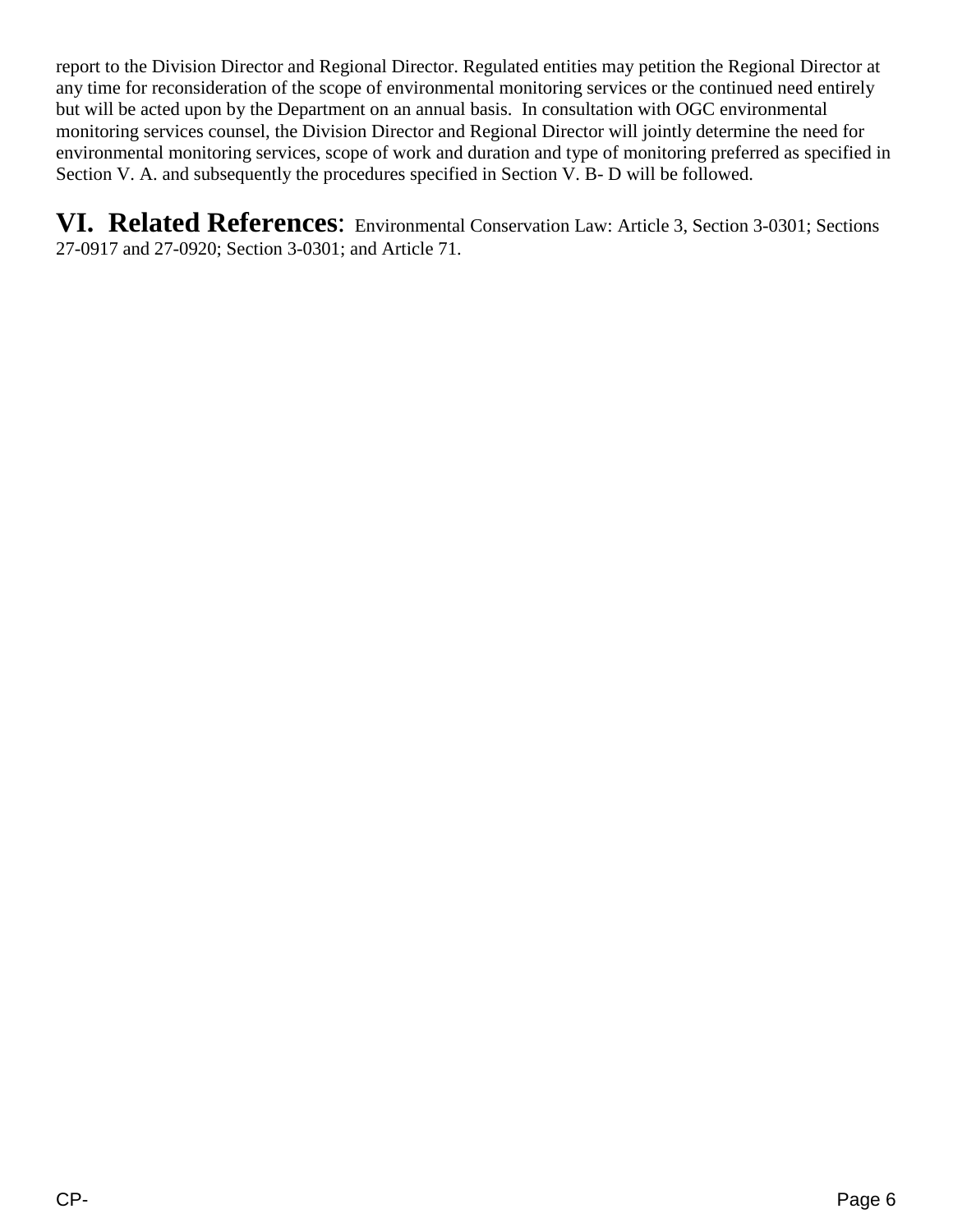## **Appendix A**

#### **Standard Language to be used for Monitor Types I and III – Department Employees or Department Contracted Individuals or Firms**

#### **Environmental Monitor**

- A. The [Permittee; Respondent; etc.] shall fund environmental monitoring services to be performed by or on behalf of the Department. These monitoring services will include, but not be limited to, the scope of work in an annual environmental monitoring work plan which is incorporated by reference and enforceable under this [Permit/Order/BCA].
- B. The [Permittee; Respondent; etc.] shall provide to the Department on an annual basis the funds necessary to support the activities set forth in the annual environmental monitoring work plan. The sum to be provided will be based on the annual budgeted amount and is subject to annual revision. Subsequent annual payments shall be made for the duration of this [Permit/Order/BCA] or until the environmental monitoring services are no longer necessary, whichever comes first.
- C. The [Permittee; Respondent; etc.] shall be billed annually, prior to the start of each State Fiscal Year (SFY) (April 1). If this [Permit/Order/BCA] is to first become effective subsequent to April 1, the initial bill will be for an amount sufficient to meet the anticipated cost of the environmental monitoring services through the end of the current SFY.
- D. The Department may revise the required annual bill on an annual basis to include all of the Department's estimated costs associated with the environmental monitoring services. The annual revision may take into account such factors as inflation, salary increases, changes in the fringe benefits rate, changes in operating hours and procedures, changes in non-personal service costs (including travel, training, sampling and analytical, and equipment costs, etc.), an increase or decrease in the level of environmental monitoring services necessary, and an increase or decrease in the number of environmental monitors. Upon written request by the [Permittee; Respondent; etc.], the Department shall provide the [Permittee; Respondent; etc.] with a written explanation of the basis for any revisions.
- E. Prior to making its annual payment, the [Permittee; Respondent; etc.] will receive, and have an opportunity to review and request adjustment to, an annual environmental monitoring work plan that the Department will undertake during the year. The Department will provide a final annual work plan that the Department will undertake during the year.
- F. Payments are to be made in advance of the period in which they will be expended and shall be made in full within 30 days of receiving a bill from the Department. The bill from the Department to the [Permittee; Respondent; etc.] will provide information regarding to whom payments should be made payable and the address to which payments should be sent.
- G. Failure to make the required payments shall be a violation of this [Permit/Order/BCA]. The Department reserves all rights to take appropriate action to enforce the above payment provisions.
- H. The environmental monitor shall, when present at any of the [Permittee; Respondent; etc.] facilities, abide by all of the [Permittee; Respondent; etc.] health and safety and operational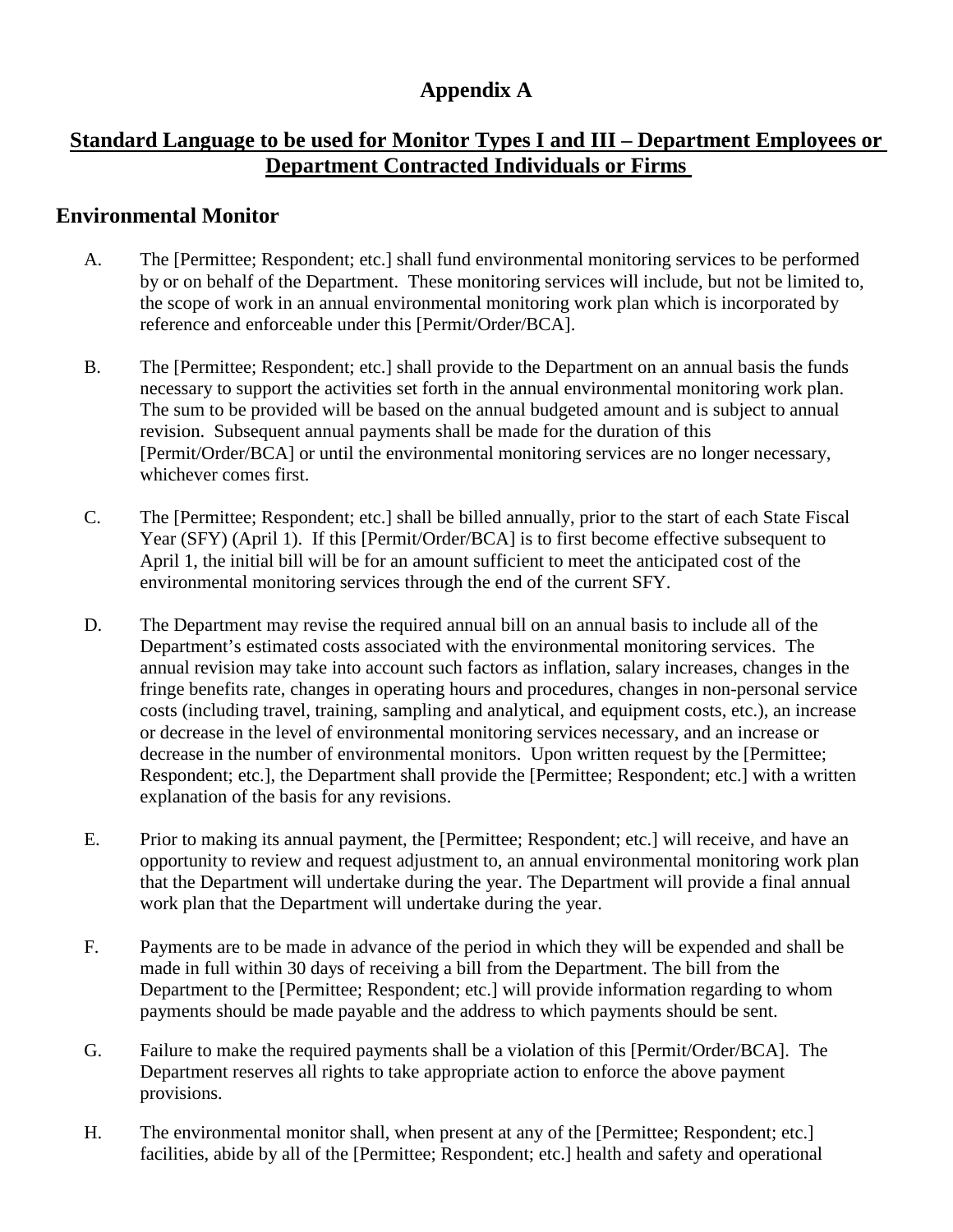requirements and policies, if such requirements and policies exist and provided they are not inconsistent with Department policies and labor management contracts, and further provided, however, that this shall not be construed as limiting the environmental monitor's powers as otherwise provided for by law and shall not result in the environmental monitor being afforded less protection than otherwise provided to the environmental monitor by State and Federal health and safety requirements.

- I. The environmental monitor shall receive from the [Permittee; Respondent; etc.] all general and site-specific safety training which is normally given to new facility/site employees for all areas of the facility or site. This training will be a supplement to the health and safety training that the environmental monitor routinely receives from the Department.
- J. Upon selection of the environmental monitor, the [Permittee; Respondent; etc.] shall immediately furnish to the environmental monitor any facility/site health and safety and operational requirements and policies. Within five (5) days of any revision to the facility/site health and safety and operational requirements and policies, the [Permittee; Respondent; etc.] shall furnish to the environmental monitor the health and safety and operational requirements and policies.
- K. The environmental monitor shall be permitted to use environmental monitoring and data collection devices (e.g., photo ionization detectors, cameras, video recording devices, computers, cell phones, etc.) deemed necessary by the Department to evaluate and document observed conditions. If the data or images are collected from areas where confidentiality is a concern to the [Permittee; Respondent; etc.], the [Permittee; Respondent; etc.] may request that the data or images be considered confidential information. The Department will consider any confidentiality requests and, if determined by the Department to be appropriate copies of the data or images collected from areas where confidentiality has been determined by the Department to be a concern shall be provided to the [Permittee; Respondent; etc.].
- L. It will remain the responsibility of the [Permittee; Respondent; etc.] to contact the Spill Hotline or any Division within the Department regarding any required notification of any spill, release, exceedances etc. Notification to the environmental monitor will not be considered sufficient to replace any required notifications.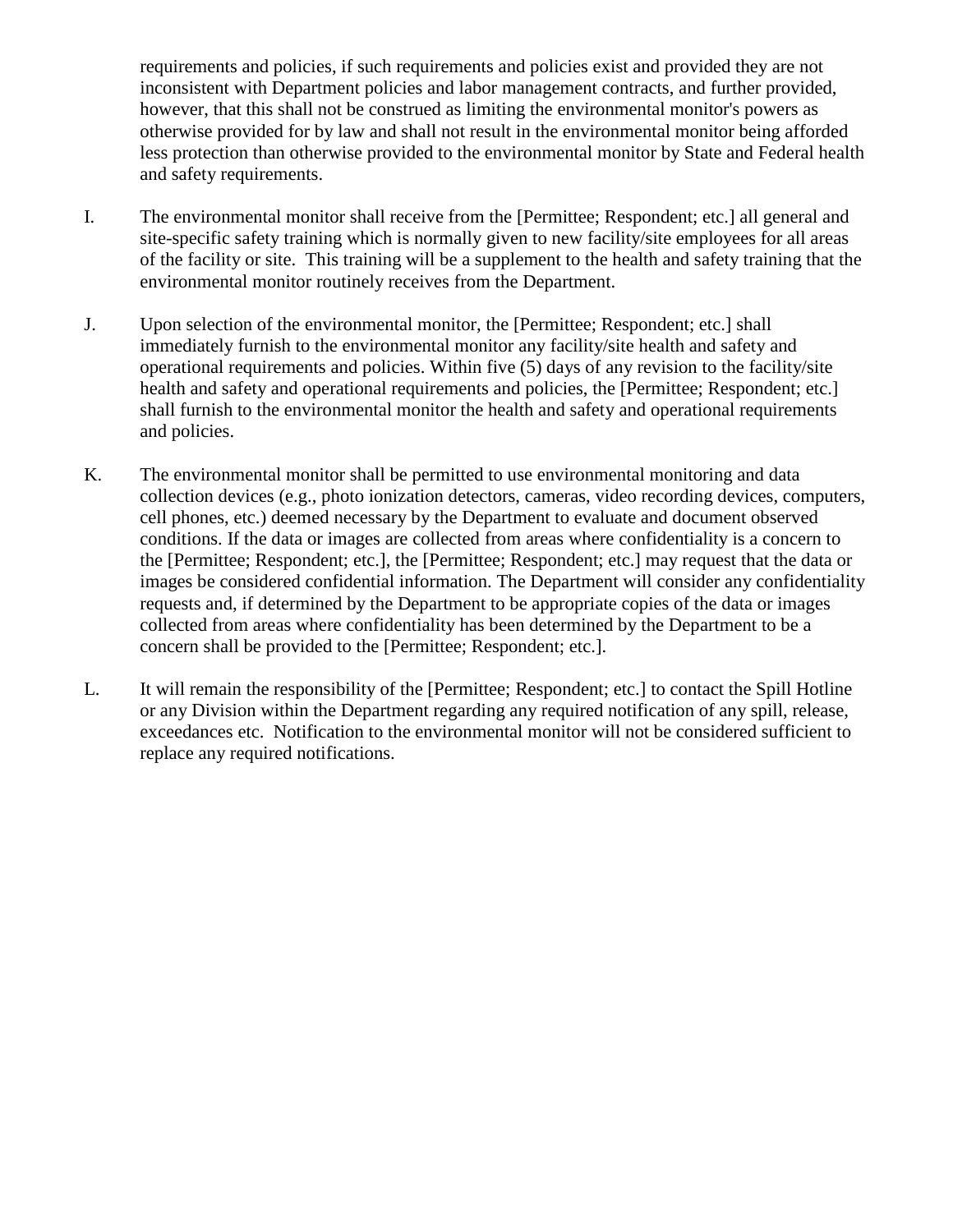## **Appendix B**

## **Standard Language to be used for Monitor Type II – Environmental Monitors by: Non-Department Governmental Agencies or Quasi-Governmental Entities**

#### **Environmental Monitor**

- A. The [Permittee; Respondent; etc.] shall fund environmental monitoring services to be performed by or on behalf of the Department by another governmental agency or quasi-governmental entity. Before commencement of activities under the [Permit/Order/BCA] the [Permittee; Respondent; etc.] must, at its own expense retain the services of a governmental agency or quasigovernmental entity to provide independent environmental monitoring services. These services shall be conducted in accordance with an Environmental Monitoring Service Agreement (Agreement) described in Paragraphs G - I, below.
- B. The selection of the governmental agency or quasi-governmental entity must be approved by the Department in its sole discretion. The governmental agency or quasi-governmental entity must have staff available that possesses the requisite educational background, certifications, licenses and/or experience necessary to perform the various tasks outlined in the Work Plan described in Paragraph H, below.
- C. It is permissible for the governmental agency or quasi-governmental entity to subcontract for specialized services such as [insert appropriate specialties] with prior written Department approval. The designated staff of the governmental agency or quasi-governmental entity that will be responsible for performing the environmental monitoring at the [Permittee-s; Respondent-s; etc.] facility must have [insert appropriate qualifications, licenses or certifications].
- D. The designated staff of the governmental agency or quasi-governmental entity shall have the right to access the facility during all normal hours of operation, and to review any [insert appropriate description of information] information located at the site that would otherwise be available to Department staff in the normal course of their duties. The designated staff of the governmental agency or quasi-governmental entity must be available to Department staff at all times while performing their environmental monitoring duties, either by telephone, cell phone, email, or other similar means.
- E. **(WHERE DESIRED AND APPLICABLE)** The [Permittee; Respondent; etc.] must provide the designated staff of the governmental agency or quasi-governmental entity with adequate office space at the monitored facility or other Department-approved location to include, at a minimum: [insert applicable requirements].
- F. The governmental agency or quasi-governmental entity and their designated staff must report directly to, and be directed by, the Department in all matters relating to the environmental monitoring described herein. Copies of all documentation, inspection reports, logs, photos, and records developed, collected or generated by the governmental agency or quasi-governmental entity in connection with the monitoring of the facility(s) shall be supplied to the Department and are not subject to approval by the [Permittee; Respondent; etc.]. The governmental agency or quasi-governmental entity shall retain all monitoring materials or copies of the monitoring materials on site or at another Department-approved location, and these monitoring materials shall remain on site, or at another Department-approved location in the event that a new governmental agency or quasi-governmental entity takes over the environmental monitoring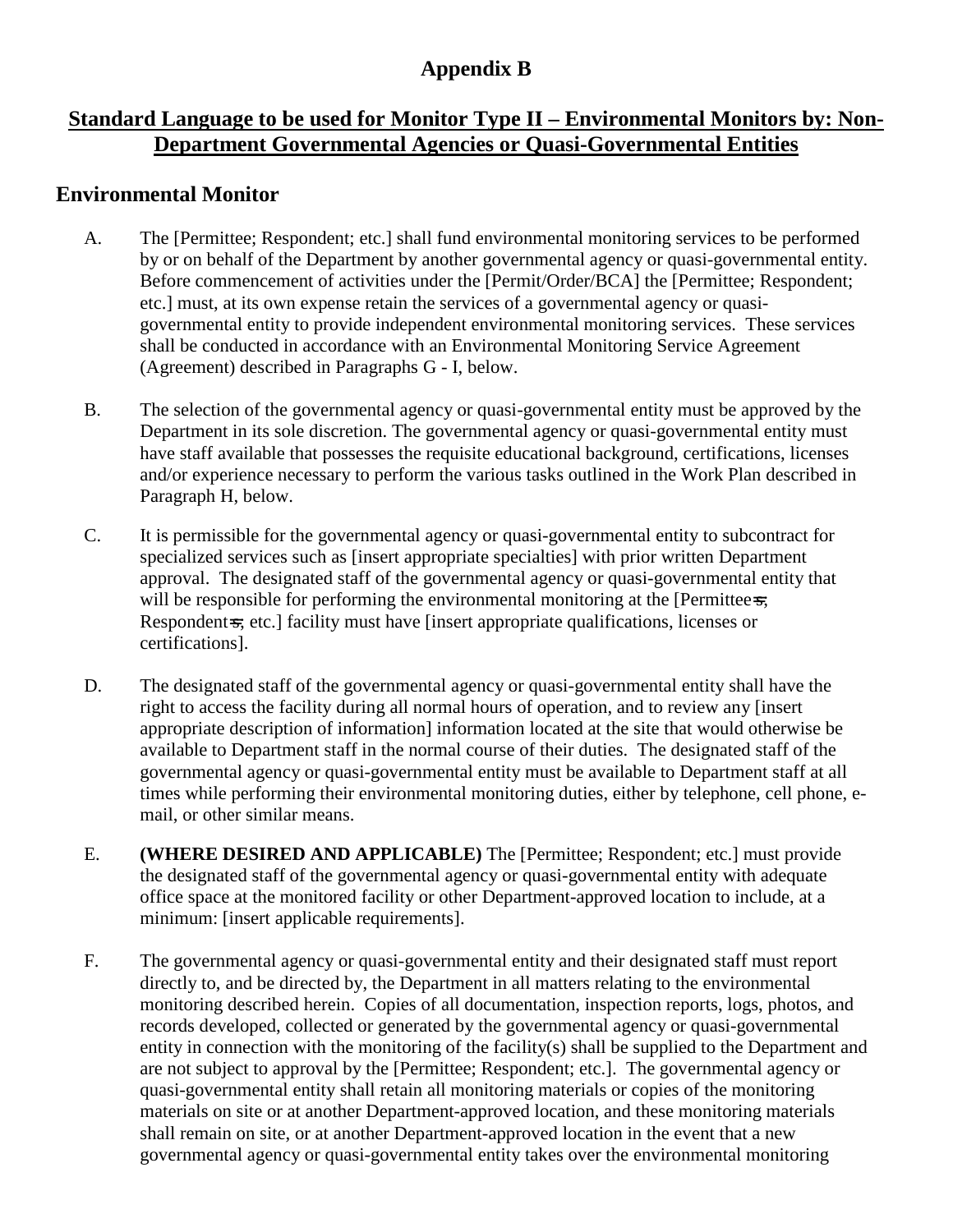responsibilities. All original environmental monitoring-related materials shall be transmitted to the Department in a manner and frequency to be determined by the Department.

## **The Agreement**

- G. The Agreement between the [Permittee; Respondent; etc.] and the governmental agency or quasi-governmental entity must be approved by the Department prior to any activities authorized by this [Permit/Order/BCA]. All provisions of this [Permit/Order/BCA] regarding the governmental agency or quasi-governmental entity shall be incorporated into the Agreement by reference. The Agreement between the [Permittee; Respondent; etc.] and the governmental agency or quasi-governmental entity must specify the minimum time that the designated staff of the governmental agency or quasi-governmental entity is required to be on site and the activities to be performed. This schedule must be consistent with the work plan described in Paragraph H, below, to be developed by the Department. The Agreement shall include the name(s) of the designated staff of the governmental agency or quasi-governmental entity responsible for all facility environmental monitoring activities at the [Permittee's; Respondent's; etc.] facility.
- H. The Agreement shall incorporate a work plan developed by the Department after discussion with the [Permittee; Respondent; etc.] and the governmental agency or quasi-governmental entity.

### **Safety**

- I. The designated staff of the governmental agency or quasi-governmental entity shall, when present at any of the [Permittee; Respondent; etc.] facilities, abide by all of the [Permittee; Respondent; etc.] health and safety and operational requirements and policies, if such requirements and policies exist and provided they are not inconsistent with Department policies and further provided, however, that this shall not be construed as limiting the governmental agency or quasi-governmental entity's powers as otherwise provided for by law and shall not result in the environmental monitor being afforded less protection than otherwise provided to the designated staff of the governmental agency or quasi-governmental entity by State and Federal health and safety requirements.
- J. The designated staff of the governmental agency or quasi-governmental entity shall receive from the [Permittee; Respondent; etc.] all general and site-specific safety training which is normally given to new facility/site employees for all areas of the facility or site.
- K. Upon approval of the selection of the governmental agency or quasi-governmental entity, the [Permittee; Respondent; etc.] shall immediately furnish to the designated staff of the governmental agency or quasi-governmental entity any facility/site health and safety and operational requirements and policies. Within five (5) days of any revision to the facility/site health and safety and operational requirements and policies, the [Permittee; Respondent; etc.] shall furnish to the governmental agency or quasi-governmental entity and its designated staff the health and safety and operational requirements and policies.

#### **Miscellaneous**

L. The governmental agency or quasi-governmental entity shall be permitted to use environmental monitoring and data collection devices (e.g., photo ionization detectors, cameras, video recording devices, computers, cell phones, etc.) deemed necessary by the Department to evaluate and document observed conditions. If the data or images are collected from areas where confidentiality is a concern to the [Permittee; Respondent; etc.], the [Permittee; Respondent; etc.] may request that the data or images be considered confidential information. The Department will